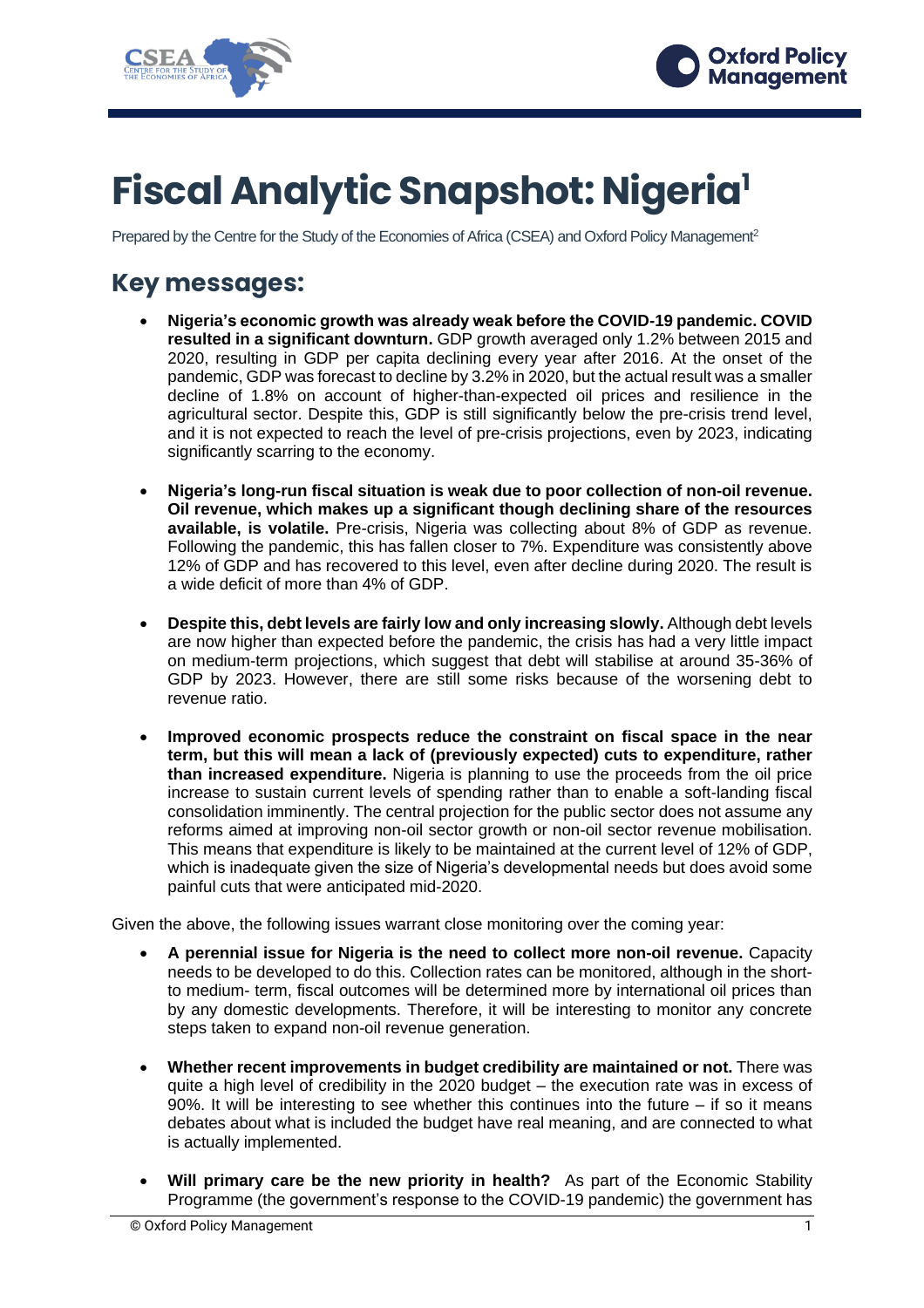decided to shift the focus of healthcare provision towards primary care. It will be important to monitor whether government's health allocations are executed.

| (% GDP except where indicated)         | 2020                 | 2021    | 2022                 | 2023    | 2024    |
|----------------------------------------|----------------------|---------|----------------------|---------|---------|
|                                        | estimate<br>forecast |         | extended<br>forecast |         |         |
| GDP (billion, 2019 prices)             | 440.9                | 451.5   | 463.2                | 476.2   | 489.5   |
| Change in GDP                          | $-1.8%$              | 2.4%    | 2.6%                 | 2.8%    | 2.8%    |
| Change in agriculture                  | 2.2%                 | 2.2%    | 2.2%                 | 2.5%    | 2.5%    |
| Change in industry                     | $-5.9%$              | 2.8%    | 2.3%                 | 2.3%    | 2.3%    |
| Change in services                     | $-2.2%$              | 2.4%    | 2.9%                 | 3.1%    | 3.1%    |
| Change in gross investment             | 19.0%                | 6.6%    | 5.1%                 | 8.5%    | 8.5%    |
| Change in gross exports                | $-32.2%$             | 10.0%   | 6.1%                 | 4.6%    | 4.6%    |
| Current account balance                | $-2.4%$              | 1.2%    | 1.1%                 | $-3.8%$ | $-3.8%$ |
| Gross revenue                          | 6.0%                 | 7.0%    | 7.1%                 | 6.9%    | 6.9%    |
| Gross public expenditure               | 11.8%                | 12.6%   | 12.6%                | 12.8%   | 12.2%   |
| Public investment                      | 2.6%                 | 4.3%    | 4.3%                 | 4.4%    | 2.5%    |
| Recurrent expenditure (excl. interest) | 7.5%                 | 7.7%    | 7.8%                 | 7.8%    | 7.8%    |
| Debt interest                          | 1.7%                 | 1.6%    | 1.7%                 | 1.8%    | 1.8%    |
| <b>Fiscal balance</b>                  | $-5.8%$              | $-5.6%$ | $-5.5%$              | $-5.9%$ | $-5.3%$ |
| Public debt                            | 34.3%                | 34.6%   | 34.8%                | 35.5%   | 36.2%   |
| memo items                             |                      |         |                      |         |         |
| Headcount poverty (\$1.9 in 2011 PPP)  | 41.1%                | 41.2%   | 41.2%                | 41.1%   | 41.1%   |

# **Table 1: Key indicators** (Fiscal year: January – December)

**Source:** All figures are taken from the World Bank's Macro-Poverty Outlook (October 2021) except the figures for public debt which are taken from the latest IMF Debt Sustainability Analysis for Nigeria (February 2021).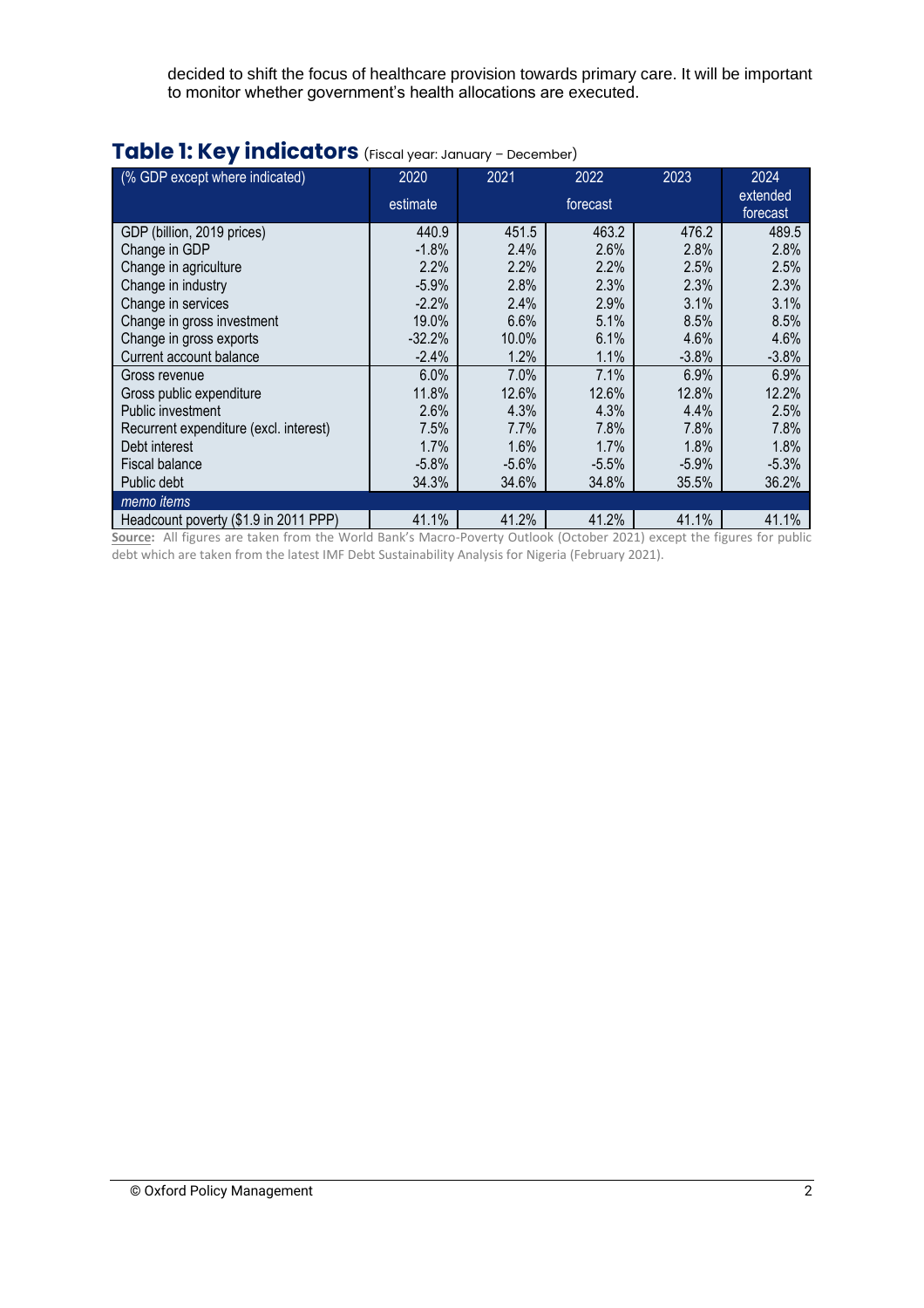



## **I. Macroeconomic context and outlook**

#### The Economy, Growth, and Investment

**Nigeria's economy was growing slowly in the period before the COVID-19 pandemic, with an average growth rate of only 1.2% between 2015 and 2020.** This was a steep reduction from the period from 2010 to 2014 when growth averaged 6.4%. GDP per capita declined every year after 2016, and the projected GDP per capita for 2021 is below that of 2010. The slowdown in growth has been driven by services and industry. Services, which make up 46% of GDP, had average annual growth of 1% between 2018 and 2021. Industry, which makes up 28% of the economy, including the oil sector, hardly grew at all, with an average rate of 0.3%. In the same period, primary industries grew by 2.2% on average.<sup>3</sup>

**The impact of the pandemic was not as severe as it was expected to be in 2020.** In Figure 1 below, the GDP forecasts from April 2020 show a steeper decline in GDP than what actually occurred. The World Bank expected GDP to contract by 3.2% but the actual decline was only 1.8%. The decline was mostly concentrated in the oil sector. Non-oil GDP fell by 1.3% but oil sector GDP fell by 8.9%.<sup>4</sup> The better-than-expected outcome is partly because oil prices rose significantly during 2020, so the decline in the oil sector was less bad than expected, even though it was still quite severe. The price of Brent crude oil fell as low as \$18 per barrel in April 2020, <sup>5</sup> but has risen substantially since, and as of January 2022, was above \$80 per barrel.



**Source:** World Bank Macro Poverty Outlook (Oct. 2019, Apr. 2020, and Oct. 2021) & IMF World Economic Outlook (Oct. 2021). **Note:** Both charts use an index starting from 100 in 2018. Data are on calendar year basis.

**Investment has closely tracked GDP, and while it has recovered compared to the 2020 outlook, it is still below the 2019 projections**. The long-term view now is that the economy will not return to the growth path projected in 2019. GDP in 2023 is forecast to still be 2.1% below the level projected in 2019, while investment will be 1.5% lower. This is drastically better than the 10% output gap previously forecast for 2023. The World Bank forecasts that GDP growth will reach 2.8% in 2023. If this growth rate is achieved, it would be a faster trend growth rate than during the period before the crisis, allowing the new GDP trend to catch up lost growth, albeit with a limited impact on per capita incomes.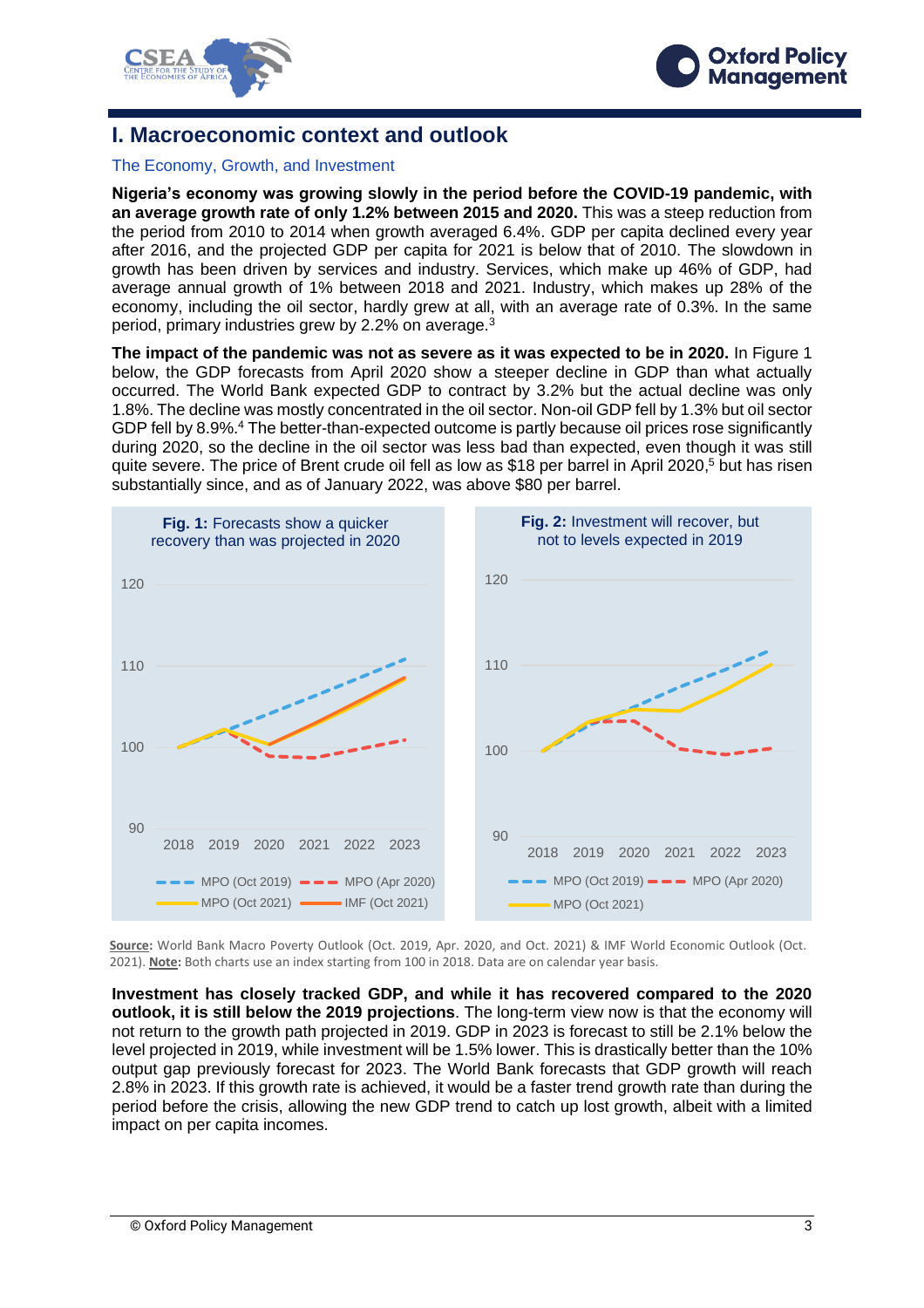#### Consumption and Poverty

**The COVID-19 pandemic led to a rise in unemployment.** Nigeria's unemployment rate rose from 27.1% in 2020-Q2 to 33.3% in 2020-Q4. The high unemployment rate was partly induced by lockdown measures implemented to curtail the spread of COVID-19, which in turn, led to weak demand and weaker supply of labour. The number of people working or trying to work reduced from 80.3 million in 2020-Q2 to 69.7 million in 2020-Q4. While both men and women dropped out of the labour market, women were more severely affected as school closures at the peak of the pandemic increased the childcare burden on women.<sup>6</sup>

**Unemployment and the slowdown in business activity help explain why consumption per capita fell at an accelerated rate in 2020 and will continue to fall into the future.** Consumption per capita has been falling in Nigeria for several years due to sluggish growth, although it increased in 2019 just before the pandemic struck. It fell sharply in 2020. In the latest forecasts, the continuing fall in per capita consumption is less than previous forecasts, because of improved GDP growth. However, this still represents a deterioration in average living standards in the medium term.



**Source:** World Bank Macro-Poverty Outlook (Oct. 2019, Apr. 2020, and Apr. 2021). **Notes:** Fig.3 uses an index starting from 100 in 2018. Fig. 4 presents the proportion of the population under the international poverty line (\$1.9/day in 2011 PPP). \*MPOs in 2019 and 2020 (right hand scale) have poverty based on 2009 data and a poverty elasticity applied to growth. This did not predict the level shown in the 2018 survey. 2021 figures are based on the 2021 survey (left hand scale).

**New data suggest that poverty decreased in Nigeria between 2009 and 2018.** The living standards survey from 2009 put the poverty headcount ratio (at \$1.90 a day, 2011 US prices) at 56.4%. Since then, falling per capita GDP and consumption seemed to be creating a modest decrease in poverty before 2016 and then increases in poverty estimates after 2016. However, the results of the 2018 survey suggest poverty fell more quickly across this period, to 39.1% in 2018.<sup>7</sup> This is good news – Nigeria's poor seem to have benefited more from what growth there was 2009- 2018. Poverty was much higher in States in the north of the country. For example, in Lagos State only 4.5% of the population was below the poverty line, but in Sokoto State in the northwest, 87.7% of the population was. In urban areas, 18% of the population was below the poverty line but this increased to 52.1% in rural areas.<sup>8</sup> Government has a goal of lifting 100 million Nigerians out of poverty and claimed to have lifted 10.5 million out of poverty in 2019 and 2020.<sup>9</sup>

**The World Bank estimates that in 2020 about seven million Nigerians were pushed into poverty, partly due to high inflation.** This is over 3% of the population. And in the latest forecasts, poverty increased by 3% points in 2020 and will continue to increase thereafter. Inflation rose from

<sup>©</sup> Oxford Policy Management 4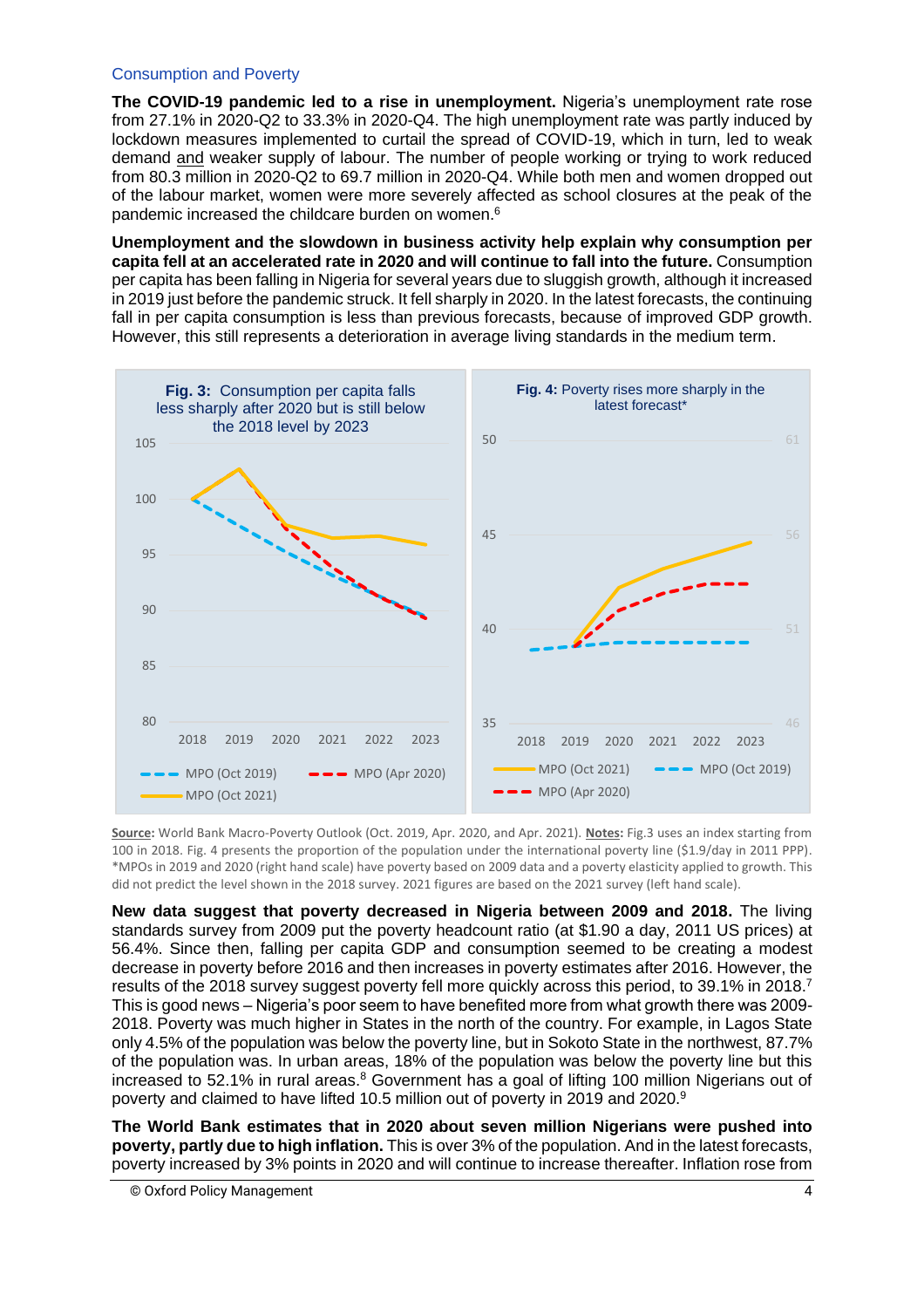12.1% in January 2020 to 15.8% at the end of December 2020, but food inflation rose by 20.2%. On average, Nigerians spend 56% of income on food, so food inflation can have significant effects on poverty.<sup>10</sup> What these estimates (not yet solid observations) also suggest is that if there were many Nigerians who exited poverty 2009-2018, but who were only just over the poverty line, then the sharp drop in consumption in 2020 was enough to push many households back into income poverty.

#### Revenue and Expenditure

**Before the crisis, Nigeria collected relatively little revenue and expenditure was significantly higher than revenue.** Nigeria collected revenue to the value of only 8% of GDP in 2019. In the absence of increasing non-oil revenue as a share of GDP, Nigeria's fiscal space will depend on an oil-related revenue stream which is usually inadequate, which is volatile and fluctuates according to global oil demand and prices, and which therefore hampers the state's ability to deliver social programmes and much-needed infrastructure investment for growth. In 2019, non-oil revenue equalled only 4.2% of GDP, compared to 18% in Kenya, for example.<sup>11</sup> Nigeria's revenue performance is dismal compared to its neighbours', such as Benin (14.8%), Ghana (12.3%), and Senegal (21.1%). The average revenue collection for sub-Saharan African countries was 23.4% of GDP in 2018.<sup>12</sup> To compound problems, expenditure was structurally higher than revenue, at roughly 12% of GDP and forecast to decline very slightly to 11.9% of GDP in 2023. A structural deficit of this nature will result in declining fiscal space and will require policy changes to resolve the problem. High oil prices could mask the significance of the problem.



**Source:** World Bank Macro-Poverty Outlook (Oct. 2019, Apr. 2020, and April 2021). **Notes:** Both figures express data as a percentage of GDP.

**The pandemic worsened the issues on the revenue side.** As can be seen in Figure 5, revenue fell to 6% of GDP in 2020. While this was better than the projection in early 2020 of revenue falling to 4.7% of GDP, it is still a poor performance. The World Bank expected the pandemic to result in substantially less expenditure, falling from 12.8% to 9.8% of GDP, but while there was a decline in expenditure, it was only by about 1 percentage point, not the 3 percentage points expected. Moreover, the World Bank projected that expenditure would stay at the lower level in the medium term, but instead expenditure is now forecast to recover to pre-pandemic levels in 2021. Revenue, however, does appear to be slightly lower than pre-crisis levels, projected to fall to 7% of GDP in 2021 and 2022 from levels closer to 8% of GDP before. This will exacerbate fiscal concerns over the medium-term.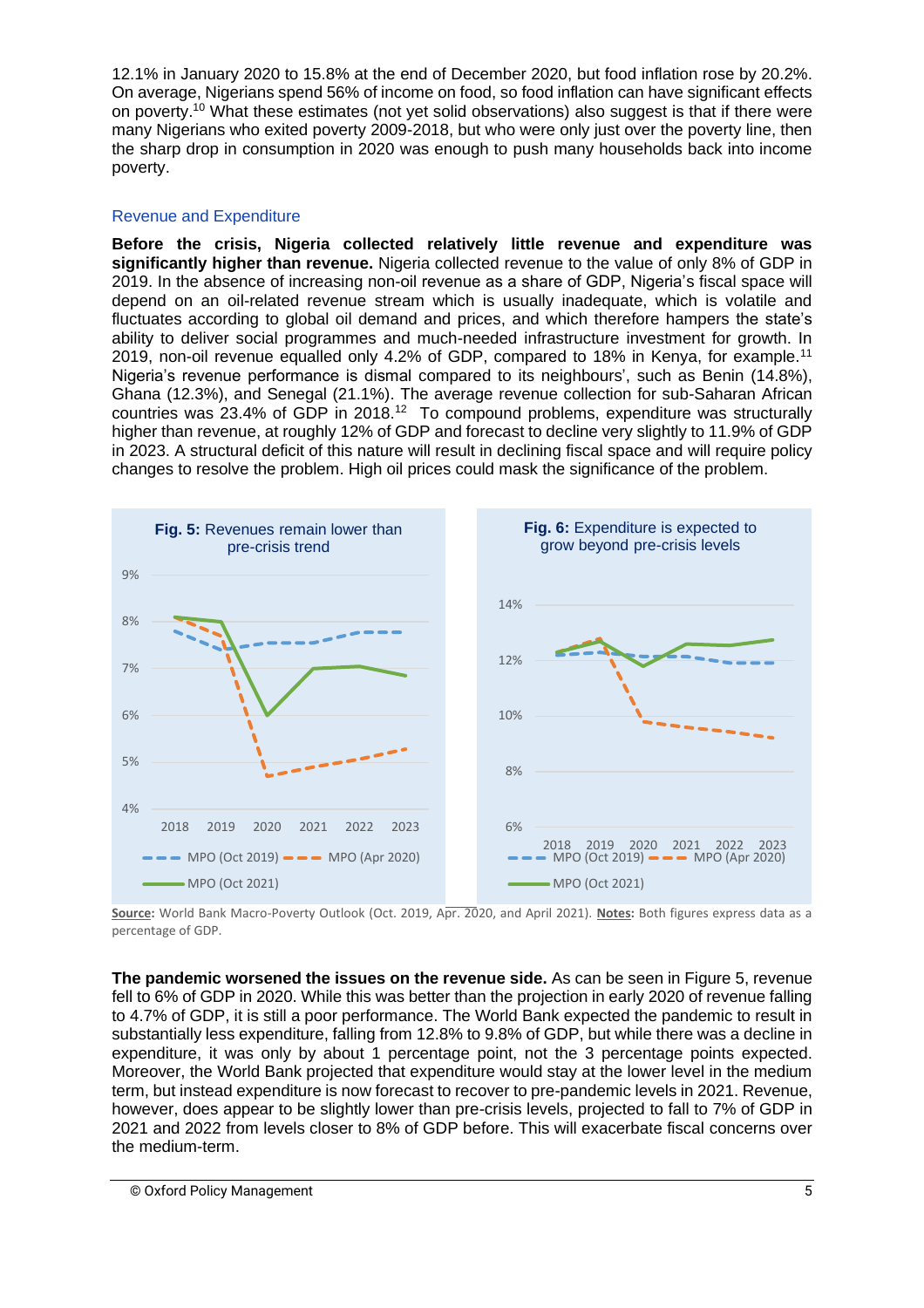**On the expenditure side, Nigeria is projected to avoid austerity measures, but there will be no ongoing increases in fiscal space unless reforms drive non-oil sector growth and the mobilization of greater non-oil revenues.** There was insufficient space for a significant fiscal stimulus in response to the COVID-19 pandemic. A N500 billion (\$1.2 billion) fund was announced to support the real sector. The Central Bank of Nigeria cut the monetary policy rate from 13.5% to 11.5% in September 2020, created a fund to support businesses and provided N3.6 trillion (\$8.7 billion) to the banking sector.<sup>13</sup> Over the medium term, expenditures are expected to grow in line with GDP – but expenditures net of debt service barely grow at all and will fall in per capita terms.

#### Fiscal Balance, Debt Sustainability and Vulnerability to Future Shocks

**There were some signs of fiscal consolidation in the pre-pandemic period.** The Fiscal Responsibility Act, 2007 targets a deficit of 3% of GDP. As can be seen in Figure 7, the fiscal deficit was 4.6% of GDP in 2019 and was then expected to close slightly by 2023. Debt is at low levels compared to GDP although the ratio of debt service to public revenue is high – because revenue is low. While debt of 30.2% of GDP and a deficit of 4.9% of GDP would not usually be a significant cause for concern, they are more problematic in a country with such a small revenue base, and also heavily dependent on volatile oil revenue.



**Source:** World Bank Macro-Poverty Outlook (Oct. 2019, Apr.020, and April 2021). **Notes:** Both figures express data as a percentage of GDP.

**Surprisingly the pandemic did not lead to a significant worsening of the fiscal dynamics.** The size of the deficit increased from 4.6% to 5.8% of GDP in 2020 but there was virtually no impact on forecasts of debt levels, because of the increase in forecast GDP growth from 2021.

**In the latest outlook, Nigeria abandons the pretence of fiscal consolidation and keeps high deficits and steadily increasing indebtedness in the medium term – things have improved because of the oil price hike but this means Nigeria remains vulnerable to adverse price movements.** Also, pressure to implement reforms to raise more revenue will lessen, which could exacerbate the longer-term issues. Debt levels continue to move upwards, but only slowly and from quite a low base. The IMF assessed Nigeria's debt as sustainable but subject to high risks. A direct consequence of limited public revenue and rising public debt is increased debt servicing in place of public investments. In 2020, debt service payments accounted for a third of government expenditure and was double the size of the capital expenditure. This is why stress tests showed that Nigeria was very vulnerable to a negative shock to interest rates, which would push up the debt service bill. It is also vulnerable to a further shock to oil prices which would undermine revenue collection. On the positive side, about half of external debt is owed to multilateral institutions.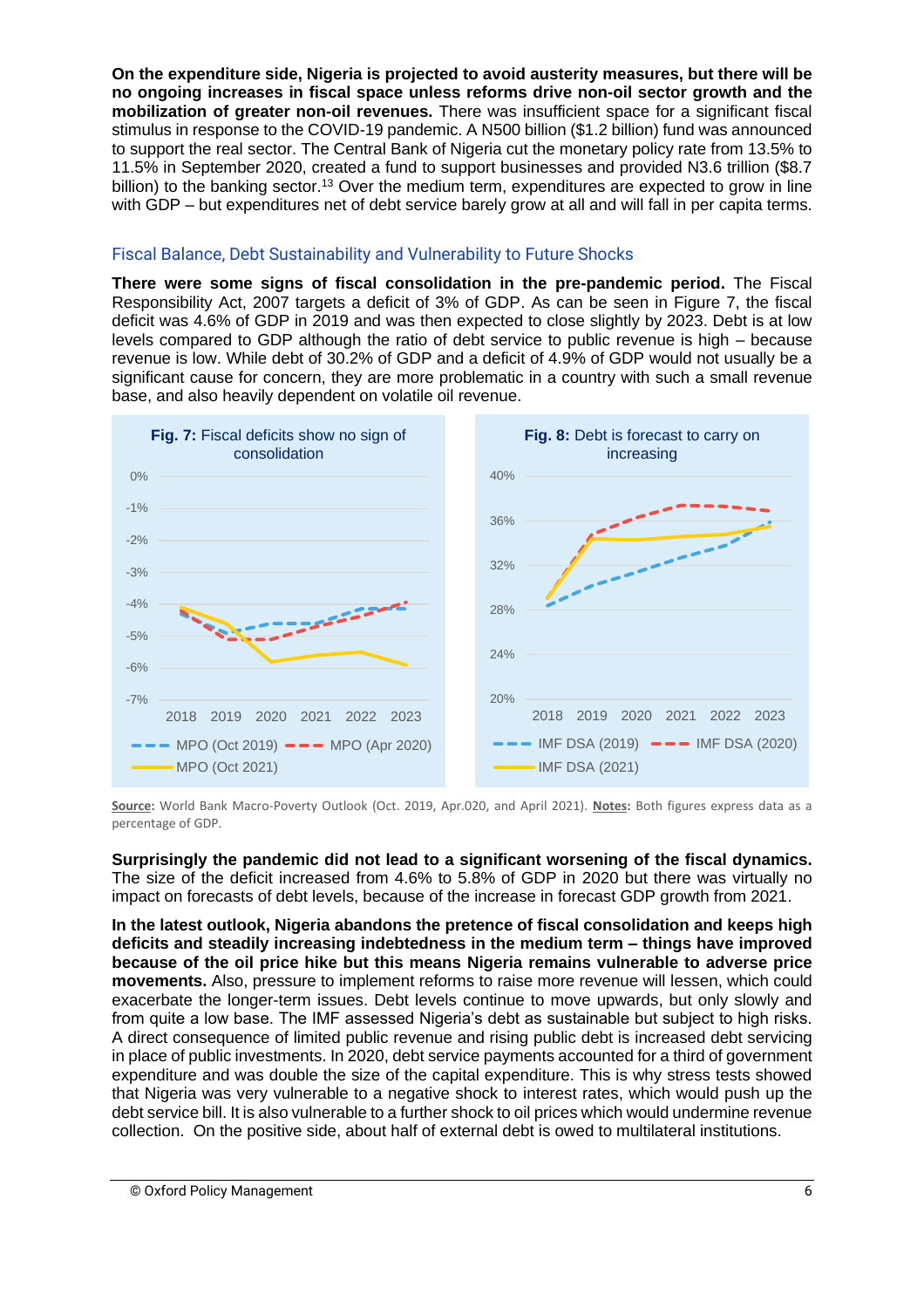

**Source:** IMF Debt Sustainability Analyses (DSA) conducted in 2013, 2015, 2019, 2020 and 2021. **Note:** The figure illustrates total public debt (domestic and external) as a percentage of GDP.

### **II. Revenue and expenditure overview**

**Revenue has consistently fallen short of projections in recent years resulting in larger than expected deficits and higher debt, but this trend could be reversed**. In the 2022 approved budget, the oil production assumption of 1.88 mbpd is overly optimistic given the declining trend in production and an OPEC quota of 1.7 mbpd beginning from February 2022. The shortfall in production is unlikely to cause a revenue deficit as it was assumed that the oil price would average \$62 per barrel, below forecast levels for 2022. Another positive is that VAT revenue increased by 25.4% in 2020 and represented 16.1% of total government revenue on account of an increase in the rate from 5 percent to 7.5 percent. VAT



revenue share of total revenue further rose to 18.6% in 2021. These two factors suggest that revenue will be above forecasts in the near future, provided oil prices remain at elevated levels.

**The fiscal performance of states is mixed, with half of the States recording lower internally generated revenues (IGR) in 2020 than in 2019**. IGR is revenue that is collected at the state level, such as personal income taxes. States that can collect more revenue can provide more public goods. The wide variation in IGR reflects different levels of economic activity and capacity to collect revenue. In some states, revenue collection is collected but not remitted to the fiscus.<sup>14</sup> Total state revenue declined by 6.4% in 2020 and the IGR declined by 3.6%. Notably, all the oil producing states recorded lower IGR year-on-year. Lagos sustained its position as the most viable state recording a positive IGR. The states sometimes creatively transfer some of their financial shortfall to the federal government through debt or transfers.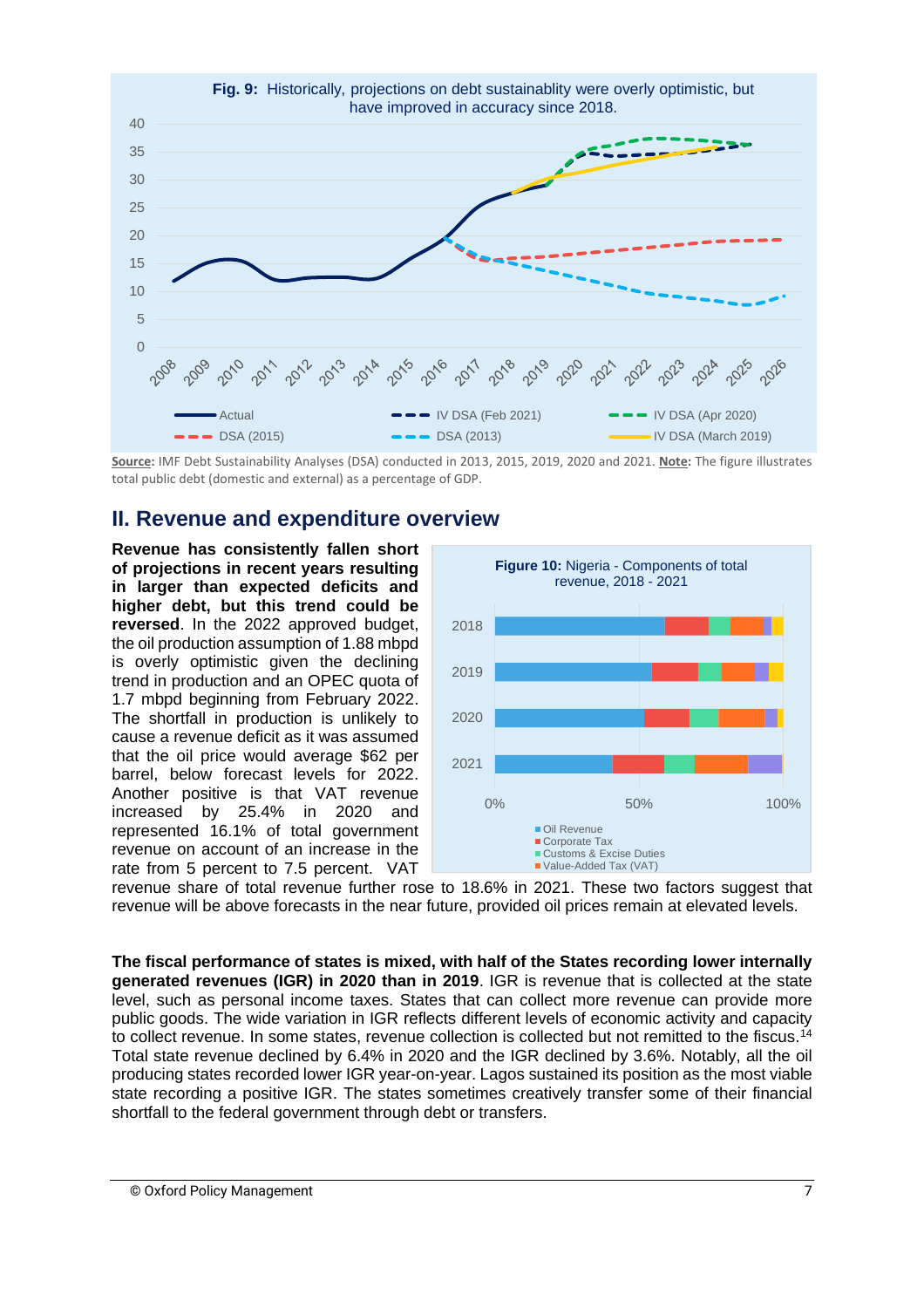

**Nominal gross government expenditure grew by 34.9 % in 2021. The two fastest growing categories of expenditure were capital and debt service costs.** In fact, these two categories of spending grew by more than gross government expenditure, meaning that other types of spending declined and the funding was reallocated to capital and debt.<sup>15</sup> Personnel costs also increased by 7.7%. Increasing expenditure, in line with higher revenue, should support the economy in the short-term but will result in a larger deficit and higher debt levels.



**Budgeted allocations increased in FY2021 and FY2022 in response to Covid-19 and security challenges.** A total of ₦ 17.13 trillion (\$41.78 billion) was appropriated for the FY2022, an increase of 26% from ₦14.57 trillion (\$35.4 billion) in FY2021. The 2021 budget comprises of an initial budget of ₦ 13.59 trillion (\$33 billion) and a supplementary budget of ₦ 982.73 billion (\$2.3 billion), which was passed in mid-2021, bringing the expenditure plan to #14.57 trillion (\$35.4 billion). Of the N17.13 trillion (\$41.8 billion) appropriated in the 2022, N5.47 trillion (\$13.3 billion) was allotted to capital expenditure, which represented 31.9% of total expenditure and is 9.8% higher than 2021 allocation. Likewise, non-debt recurrent expenditure rose from ₦5.77 trillion (\$14.07 billion) in 2021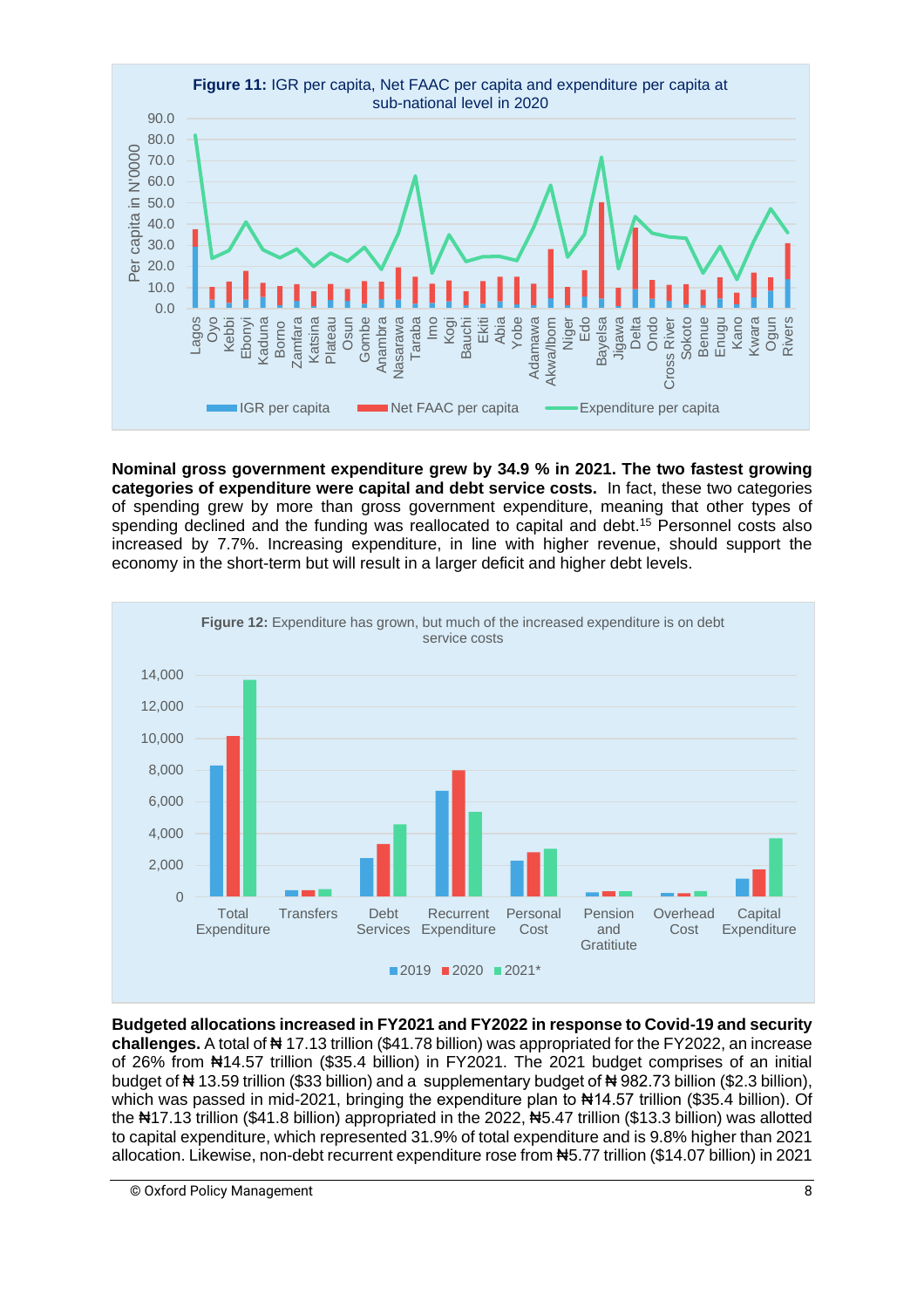to ₦6.91 trillion (\$16.9 billion) in 2022, an increase of 19.8%. The present administration seems to be focussing on infrastructure development in its last full fiscal year in office. Debt service costs rose from ₦3.12 trillion (\$7.6 billion) in 2021 to ₦3.61 trillion (\$8.8 billion) in 2022.



**The 2022 federal budget focuses on sectors with potential for job creation.** The budget saw a reduction in allocation to four sectors: communications; labour and employment; environment; and water resources. The administration of COVID-19 vaccine is assigned to the National Primary Health Care Development Agency and in the 2022 budget, the agency was allocated #24.4 billion (\$59.5 million), about 3.4% of Federal Ministry of Health total budget. As part of the service-wide votes, immunisation was allocated #49.4 billion (\$120.5 million), which is slightly higher than 2021 allocation and almost double that of 2020. In addition, ₦56.14 billion (\$136.9 million) was allocated to the Basic Health Care Fund, which was  $60.3\%$  higher than the  $\blacktriangleright$  35.03 billion (\$85.4 million) allocated to the agency in 2021. In the 2021 budget, statutory transfers to states for Universal Basic Education rose by 32.4% from #52.9 billion (\$128.6 million) in 2020 to #70.1 billion (\$170.4 million) in 2021. This allocation was further increased in the 2022 budget to  $\text{Al}12.29$  billion (\$273.9 million), a 60% increase across two fiscal years. Agriculture, general public services, energy, infrastructure and public works; health; youth, sport and culture received the largest increases as a share of the budget.



**Budget execution has improved in recent years.** Expenditure exceeded allocations in 2015, with capital expenditure of twice the initial allocation. Between 2016 and 2018, average budget execution at the aggregate level was only 85%, where levels closer to 100% show improved budget execution. In 2020, budget execution was 90.1%, but government expenditure was made more difficult by lockdowns. As in most countries, execution of capital is more difficult that recurrent expenditure. A total of ₦ 2.5 trillion (\$6.1 billion) or 16.6% of the budget was allocated to capital expenditure in 2020, which is lower than the 30-35 percent target set in the Economic Recovery and Growth Plan (ERGP). Implementation challenges are sometimes

due to liquidity shortages, as capital expenditure can be easily delayed while government faces

<sup>©</sup> Oxford Policy Management 9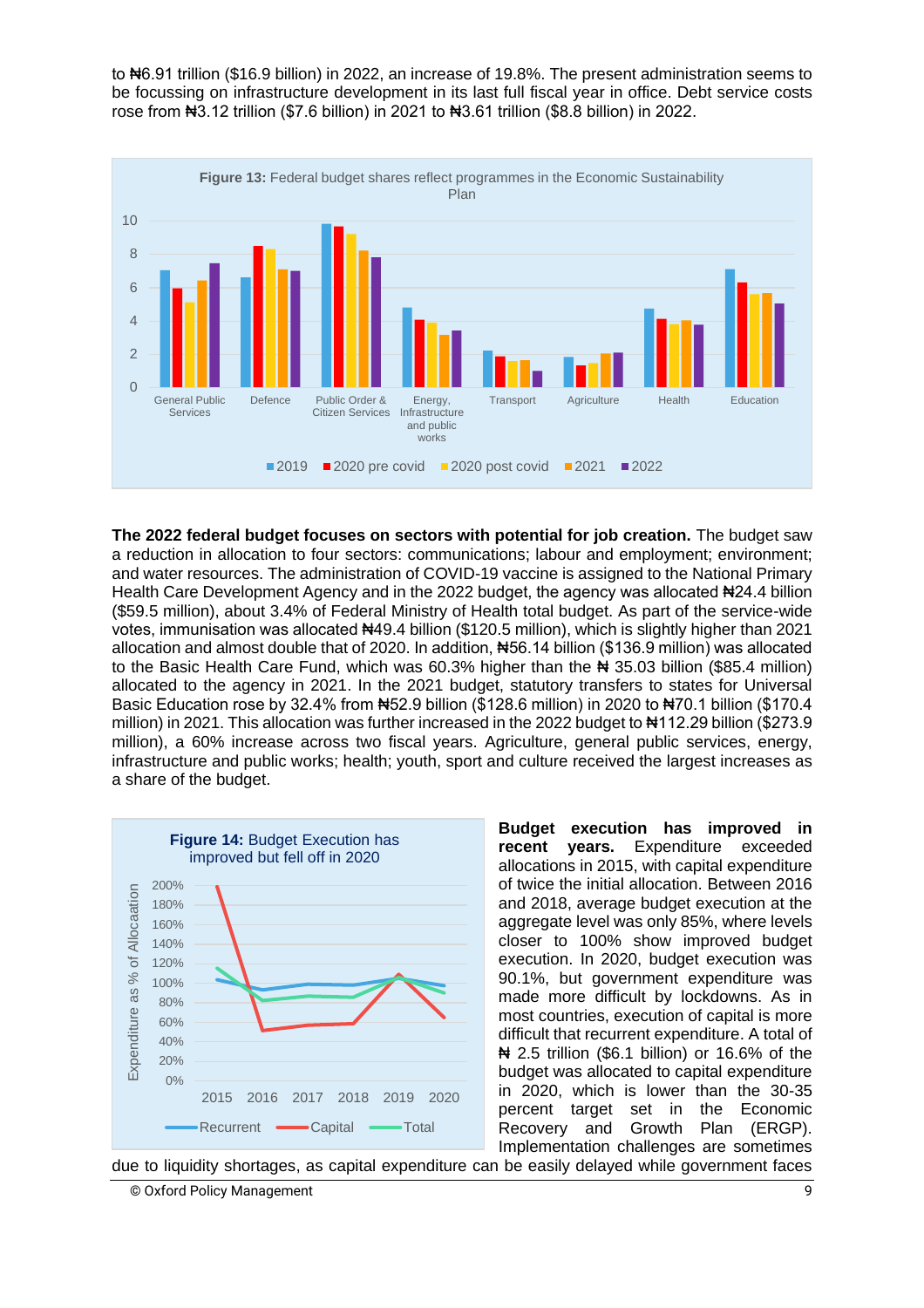contractual obligations in other spending areas. Virements and reallocation of budget items are not reported therefore a complete picture of budget implementation is not clear.

**Capital expenditure is prioritized in subnational governments spending, receiving about 54% of the total allocations across states.** Out of the 36 States, the Ministry of Works had the highest allocation in 19 States (52.8%). For the remaining States, the other priority areas are education (11 States) and health (6 states). The extent to which this reflects actual implementation remains unknown, given the absence of mid-year and end-year budget implementation reports and audited budgets for most states.

*In summary, Nigeria is somewhat fortunate to be facing a better macroeconomic and fiscal outlook than initially expected but must confront a challenging set of medium-term issues. COVID-19 had a very harmful impact on the Nigerian economy, resulting in rising unemployment and poverty. However, higher oil prices and the government's (limited) macroeconomic policy responses has, moderated its effect and the economy has begun growing again. Fiscal pressure has been alleviated (for the time being) not by improved management of the public finances per se, but by the rise in oil prices since the height of the pandemic. However, this does not mean that expenditures are rising, merely that harsh fiscal consolidation can be avoided (for now). Fiscal space is currently largely determined by the (volatile) oil price; hence, longer-term fiscal expansion and greater investment in priority sectors will depend on measures to spur growth in the non-oil economy that in turn generate higher non-oil revenue. While public debt is moderately low, debt interest continues to account for a large percentage of expenditure, meaning that Nigeria is vulnerable to an external shock that hits revenue (e.g. another decline in the oil price).* 

#### **Agriculture**

**Agriculture is prominently featured in the Economic Sustainability Plan**. The goal is to bring between 20,000 and 100,000 hectares of land into cultivation across 36 states of the nation and FCT, set up a reserve price for produce, and construct additional rural roads. This is expected to be financed together with the Central Bank of Nigeria at an estimated cost of N635 billion. This is more than two times the agriculture sector budget for 2021.

**There has been a substantial increase in the budget allocated to agriculture consistent with government renewed priority to the sector.** Between 2015 and 2018, the national budget allocated to agriculture increased significantly from ₦40 billion to over ₦200 billion. However, the budgeted amounts devoted to agriculture reduced substantially in 2019 and 2020. The budget was reduced in 2019 to ₦164 billion but remained over four times higher than the level in 2015. It increased by 11 percent to N4183 billion in the 2020 pre-covid budget, and then fell again in the 2020 post-covid to ₦160 billion.

**The increase in the agriculture budget over the past 5 years (since 2016) is primarily driven by the increase in capital expenditure.** Capital expenditure has increased by over 350 percent compared to recurrent expenditure which doubled over the same period. These changes reflect the current administration's commitment to improving productivity in the agricultural sector through targeted investments.

| Year                  | <b>Approved</b><br><b>Agriculture</b><br><b>Budget</b> | <b>Recurrent</b><br>expenditure | <b>Capital</b><br>expenditure | <b>Capital</b><br>expenditure<br>as % of total | <b>Total</b><br>national<br>budget | <b>Agriculture</b><br>as % of total<br>national<br>budget |
|-----------------------|--------------------------------------------------------|---------------------------------|-------------------------------|------------------------------------------------|------------------------------------|-----------------------------------------------------------|
| 2015                  | 40.66                                                  | 31.87                           | 8.79                          | 21.6%                                          | 4.493.34                           | 0.87%                                                     |
| 2016                  | 75.8                                                   | 29.63                           | 46.17                         | 60.9%                                          | 6,060.68                           | 1.25%                                                     |
| 2017                  | 135.54                                                 | 31.75                           | 103.79                        | 76.6%                                          | 7.441.18                           | 1.82%                                                     |
| 2018                  | 203.3                                                  | 53.81                           | 149.49                        | 73.5%                                          | 9.120.34                           | 2.23%                                                     |
| 2019                  | 164.9                                                  | 57.68                           | 107.22                        | 65.0%                                          | 8.826.68                           | 1.85%                                                     |
| 2020 (pre-<br>covid)  | 183.082                                                | 58.687                          | 124.395                       | 67.9%                                          | 10.594                             | 1.73%                                                     |
| 2020 (post-<br>covid) | 160.458                                                | 57.965                          | 102.493                       | 63.88%                                         | 10,811                             | 1.48%                                                     |
| 2021                  | 280.316                                                | 69.238                          | 211.077                       | 75.30%                                         | 13.588                             | 2.06%                                                     |

#### **Table 1:** Budgeted spending on agriculture (billions of naira)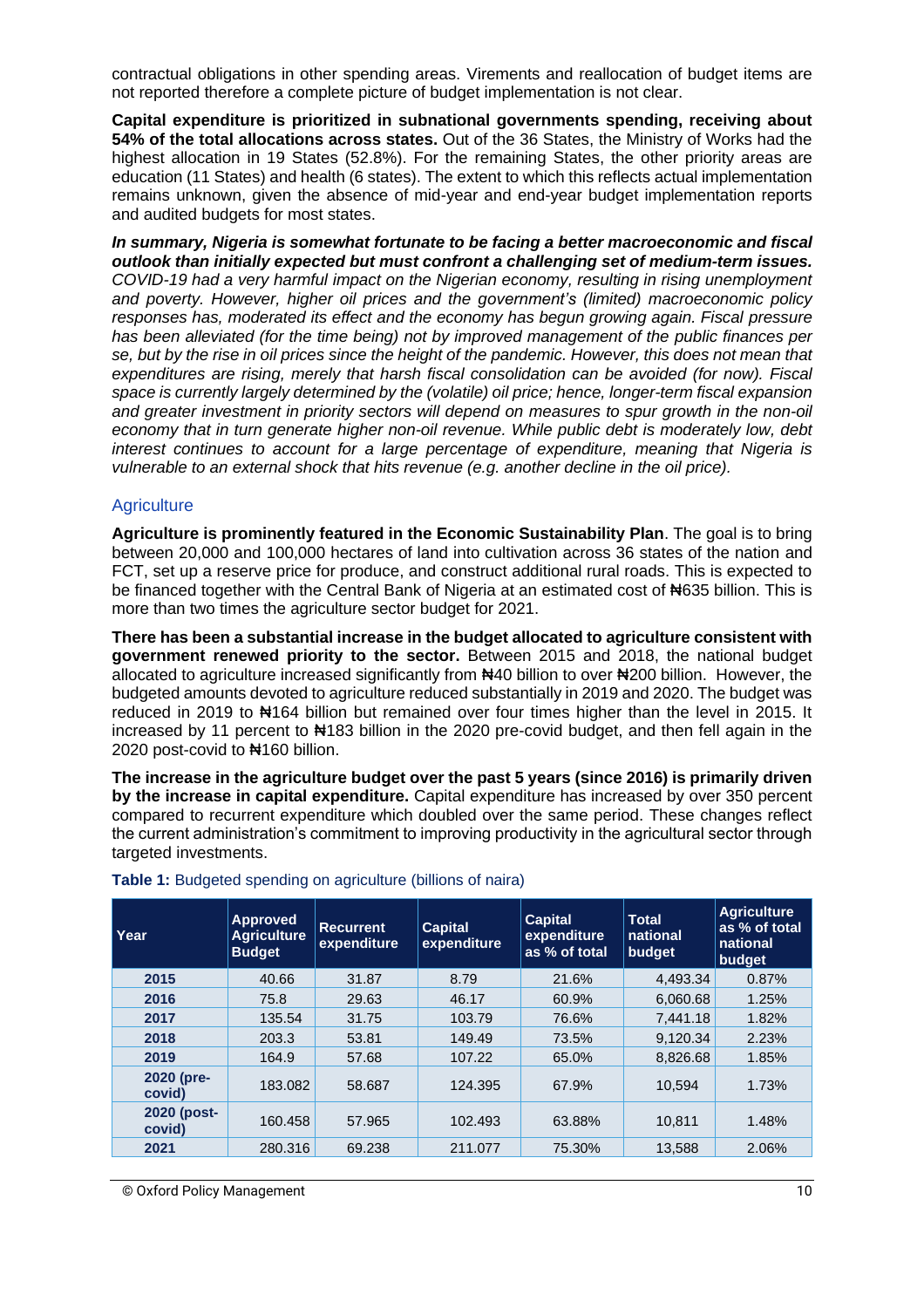**The budget figures in Table 1 do not fully reflect the government's expenditure on the agricultural sector.** This is because it does not capture special intervention programmes run by the Federal Government of Nigeria and the Central Bank of Nigeria (CBN) through risk guarantees and subsidized interest rates. They also exclude the value of preferential access to foreign exchange extended to participants in the agricultural sector.

#### **WASH**

**WASH makes up about 1% of the total national budget**. <sup>16</sup> Policies and implementation of WASH is mainly the responsibility of federal and state ministries of water resources. The "Clean Nigeria Campaign", launched in 2018, aims at eradicating open defecation, still practiced by 20% of the population. Government committed an annual budget of  $\text{H10}$  billion (\$24.3 million)<sup>17</sup> but the COVID emergency has stalled these plans, resulting in an allocation of only #12 million (\$29,184), in the 2020 budget. In 2020, the Economic Sustainability Plan included the WASH Emergency Response to Covid-19, with an estimated cost of  $\#10$  billion (\$24.3 million), to increase water supply to public utilities and public places, and to strengthen resilience to spread of infectious diseases. This will, inter alia, include activities initially planned under the Clean Nigeria campaign.<sup>18</sup>

**These trends, although positive, are not enough to guarantee successful achievement of targets.** Nigeria needs to spend more and spend better on WASH services. Indeed, WASH allocations remain lower than in countries with similar WASH challenges. Kenya, for example, allocates up to 4% of the national budget to WASH. With over 20% of its population without adequate water and 25% without a handwashing facility, substantial challenges remain.<sup>19</sup> Greater transparency in the way the WASH budget is allocated (by sub-sector, e.g., urban or rural water) and implemented could enhance the effectiveness of the programme, especially as rural areas are lagging behind.

#### **Nutrition**

**Child undernutrition remains a significant burden, and Covid-19 has exacerbated the overall food crisis.** As of 2020, 35.3% of children under five in Nigeria were stunted, while 6.8% suffered from wasting.<sup>20</sup> These levels are both higher than the average for the Africa region: 29.1% stunted and 6.4% wasted across the region. While there has been a slight decrease in rate of stunting nationally since 2012 (38%), the pace of improvement is much too slow to achieve established goals. Further, there are large differences across states and regions in Nigeria with child stunting rates higher, affecting more than 50% of children, in the north of the country. Anaemia affects the majority of under-fives in Nigeria (55.1% in 2020) reflecting both poor diet in young children as well as frequent infection. No progress has been made towards achieving the target of reducing anaemia amongst women of reproductive age, with 49.8% of women aged 15- 49 years now affected<sup>21</sup>. The prevalence of severe food insecurity in the total population has increased from 6.6% in 2014-16 to 21.4% in 2018-20.

**The COVID-19 pandemic has worsened Nigerians' ability to access nutritious food.** Analysis by the FAO shows that between October 2020 and January 2021 Nigeria experienced a significant increase in moderate and severe food insecurity, one of the most marked upwards shifts amongst the 20 countries compared. Further, the total number of Nigerians at risk of acute food insecurity doubled between October and December 2020, compared to the same period in the previous year<sup>22</sup>. For the most affected regions, particularly North-East states, hospital admission rates attributable to severe child malnutrition increased by about 80% when compared to 2019.<sup>23</sup> Conflict is the main driver of food insecurity and malnutrition in the Northeast States in particular, while the country as a whole is the only low-middle income country affected by three concurrent drivers: conflict, climate extremes and economic downturns.

**A new five-year national malnutrition strategy was introduced with the goal to halve child stunting and boost food security**: this Plan is intended to guide interventions targeted at reducing hunger and stunting, promote exclusive breastfeeding, and place priority on a range of proven, cost-effective nutrition specific and nutrition sensitive interventions. The Plan would cover the period 2021 to 2025. It is noteworthy that the launch of the new Plan was not accompanied by any new resources for nutrition. The NMPFAN is expected to be implemented and funded by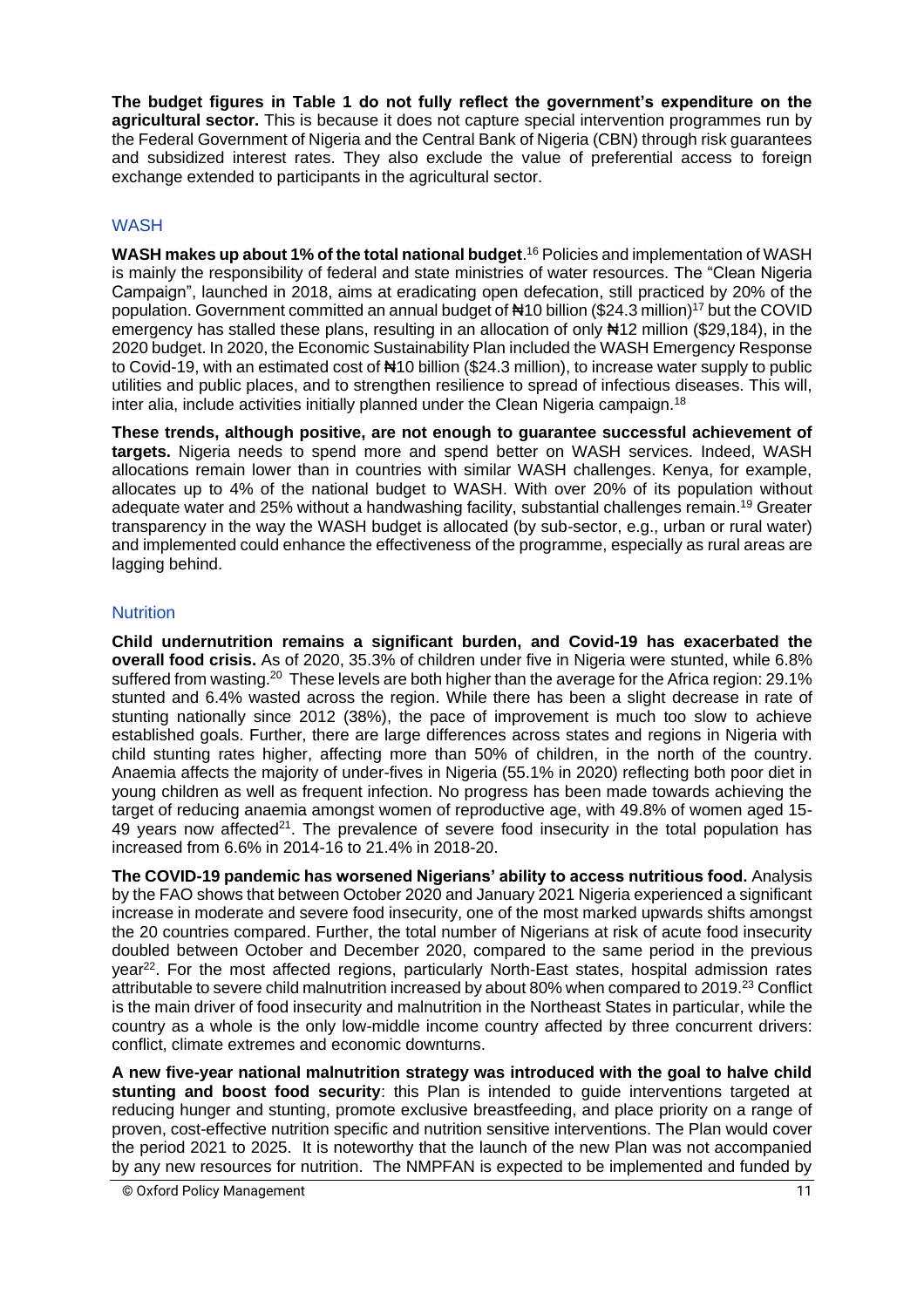a broad range of stakeholders including, various federal ministries, subnational governments, development partners and the private sector. The spending required to finance the plan is estimated at ₦58.9 billion (\$140 million). It is not possible to assess whether 2021 budget allocations for nutrition align with this estimate because budget documentation does not report nutrition spending specifically. That said, there is evidence that Nigeria spends around \$0.6 per child on nutrition, significantly lower than the \$1.3 per child which is the low-middle-income country median.

#### **Gender**

**The increase in allocations for women affairs was retained post-Covid-19.** In 2021, the combined allocation for the Federal Ministry of Women Affairs and Social Development (FMWASD) and the National Centre for Women's Development (NCWD) increased significantly. ₦12.9 billion (\$31.3 million) was earmarked for both FMWASD and NCWD, representing a more than 50% surge from the prior year. This is in line with the government's plan for advancing and prioritising gender equality and adopting a gendered lens in the country's COVID-19 recovery strategy.



The total budget allocation ratio between the FMWASD and NCWD remained approximately the same as prior year at 56%:44%. The rise in the total capital expenditure budget is even more significant than the overall budget surge (over two-thirds more than prior year). That said, the utilisation rate for capital releases to the ministry in 2020 was only 86%. 24

Donor funding for gender equality and women rights groups and institutions in the country increased in 2019 (the latest available) by a third within the span of one year.

Source: Appropriation Act 2019–21

**Nigeria's performance on the 2021 Global Gender Gap Index worsened, in comparison with the previous year (rankings dropped from 128th to 139th).<sup>25</sup>** This is mostly due to the impact of the pandemic on economic opportunities and labour force participation for women in the country. It is therefore important to ensure that the allotted capital budget is targeted at interventions to support women's capacity for income generation and self-sufficiency.

## **III. Aid update**

**Data on ODA flows is slightly dated, so it does not include the recent cuts to aid by certain donors.** For instance, in 2019, the United Kingdom spent about £3.8 billion on bilateral aid, and it was reduced to £1.5 billion in 2021.

**Total ODA inflows increased to \$3.5 billion in 2019, a substantial rise of 51.7% from 2018.** This represents 0.7% of GDP and is 51% larger than FDI inflows. Multilateral funding represents the largest share of ODA in Nigeria at 54% of total inflows. Multilateral aid to Nigeria increased by 20% from \$1.7 billion in 2018 to \$2.1 billion in 2019. Development Assistance Committee (DAC) countries contribute 46% of total development assistance but their share has declined over the last four years. On a bilateral basis, the United States is the largest contributor, accounting for 22% of total aid, but its contribution declined between 2018 and 2019.

**The allocation to humanitarian aid has dominated ODA inflows, rising from \$1.2 million in 2009 to a peak of \$728 million in 2018, before declining to \$496 million in 2019**. The insurgencies in the North-East region have displaced more than 2.4 million people leading to increased need for humanitarian assistance.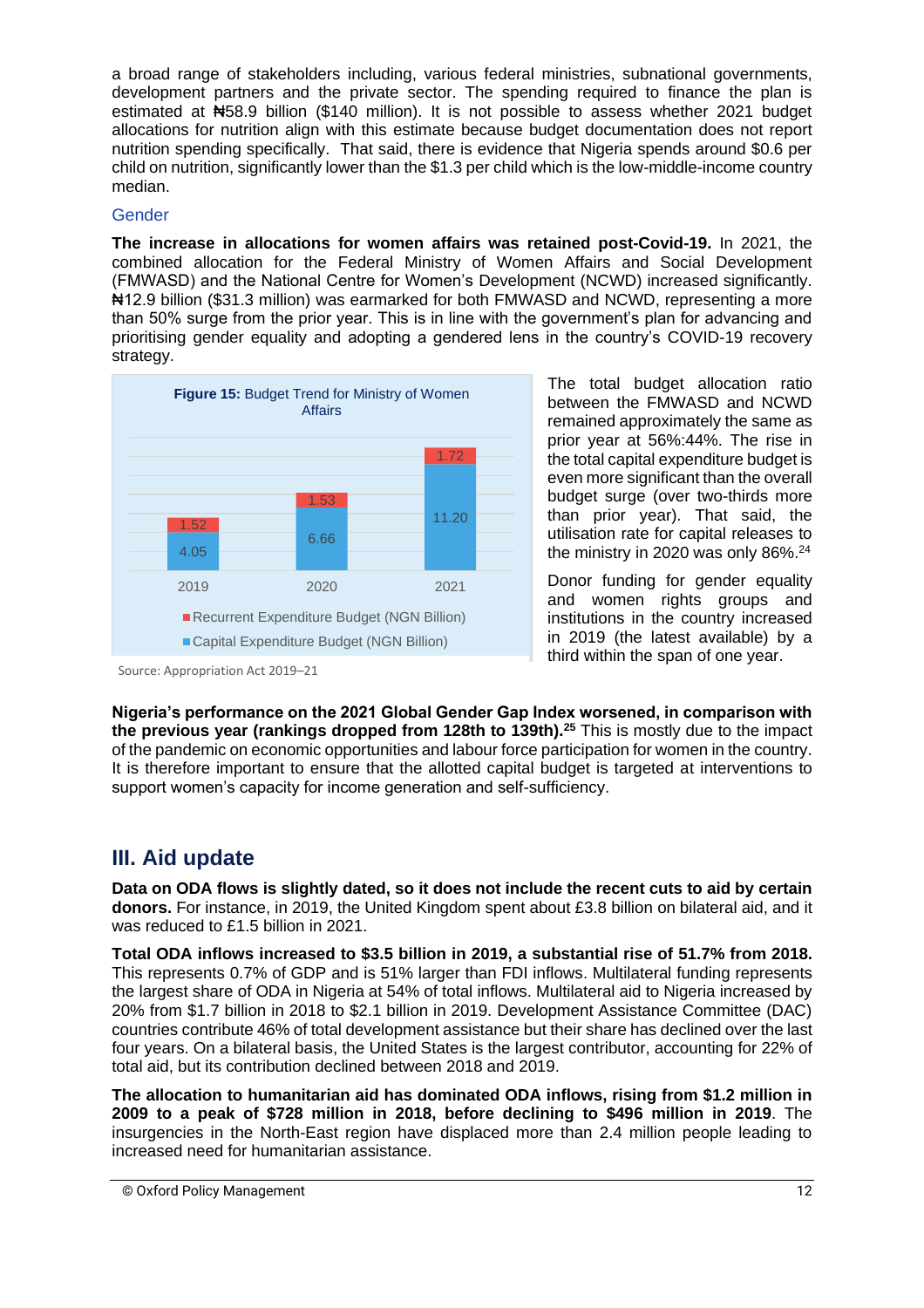

## **IV. Health drill-down**

**National Health Accounts data shows Nigerian households are increasingly spending more for health expenditures.** Households Out of Pocket (OOP) Expenditures accounted for 77% of Total Health Expenditure (THE) in 2018. The Government's share has fallen to 15% of THE even as external funding for health also declined, from 12% in 2014 to 8% in 2018. The nominal value of government funding to health has declined from \$20 to \$14 per capita over the past five years. THE as a share of GDP has remained low at 3.9%.

**Small allocations prevent citizens accessing health care services without financial risk and the government meeting its target of Universal Health Coverage (UHC)<sup>26</sup> .** The WHO argues an OOP rate of more than 20% of THE increases the risk of catastrophic health expenditures – whereby spending on health care can push households into poverty. This conclusion is supported by survey data showing that in 2021, 71% of households that were unable to access needed health services, could not gain access because they could not afford it $27$ . Moreover, the level of official health expenditures (GHE and external funding) amounted to \$21 per capita in 2018, well below the \$86 level said to be a minimal need for UHC and compares to 72 USD per capita for OOP.



**Source:** WHO Global health Expenditures Database

#### © Oxford Policy Management 13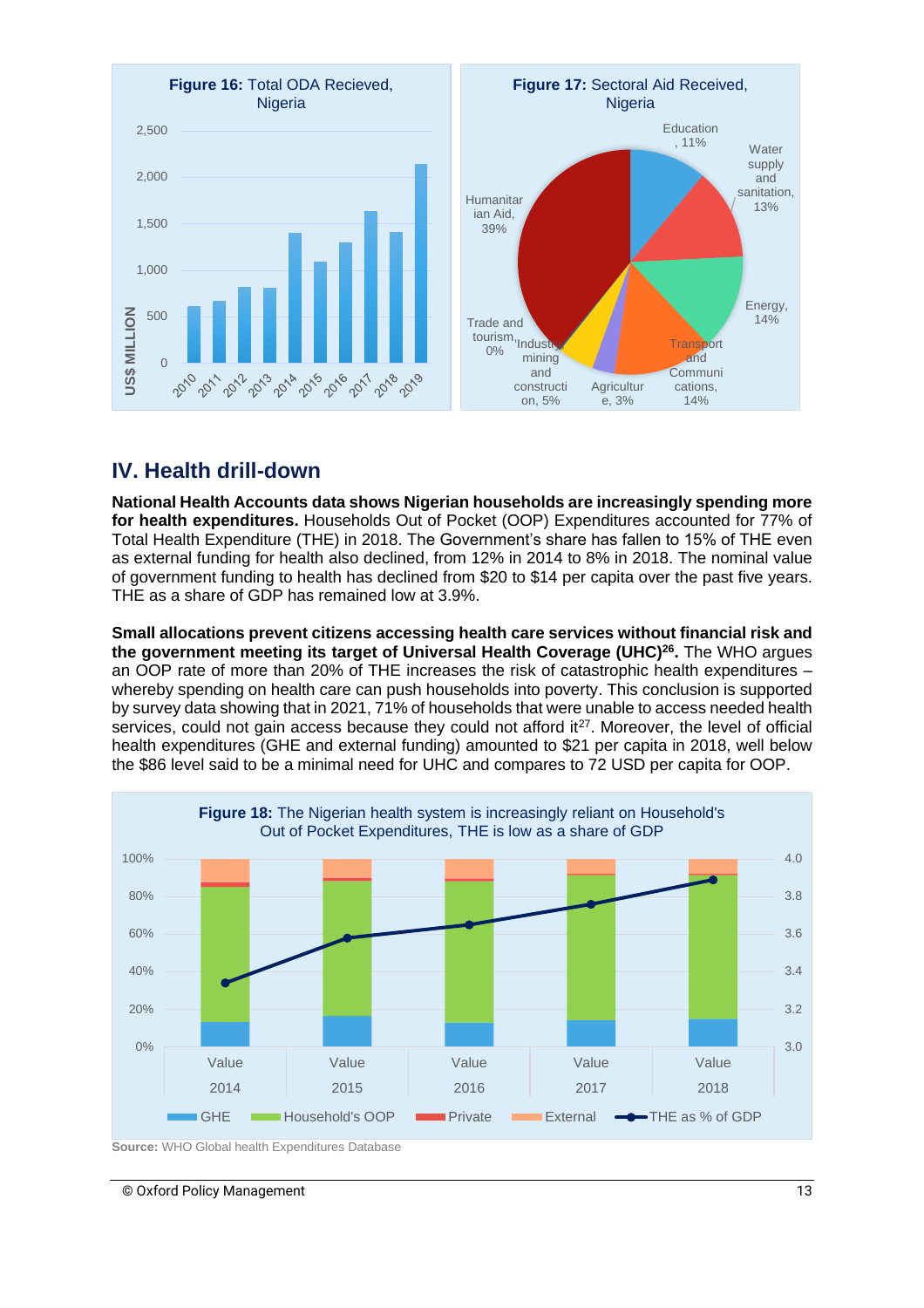**Resources allocated to health are very lean and may be significantly underspent.** The allocation to health has been roughly 4% of the total budget over the past 5 years but how much is actually spent is not known because current data is not available. Historic budget execution rates averaged only 74% between 2012 and 2015 (when spending outturn data is available), suggesting that actual government health expenditures may be significantly lower. Government increased the allocation to healthcare in the ESP. <sup>28</sup> The ESP aims at building a resilient health sector based on four key priorities: boosting the response to the COVID-19 pandemic; ensuring every Nigerian has access to quality health services particularly primary health care; building preparedness for the threat posed by infectious diseases and boosting local research and development efforts aimed at the production of medical and pharmaceutical products.



**Source:** Federal Ministry of Finance Budget and National Planning Arm<sup>29</sup>

**Between 80 to 90% of public expenditure on health is for payments to recurrent spending, thereby leaving too little for health infrastructure.** The states which invest in primary health care experienced drastic reductions in maternal and infant mortality, compared to states which invested in tertiary institutions (which provide specialised care for very few patients).

**Looking forward, the ESP envisions more funding for infrastructure and UHC.** The ESP includes provision for a ₦ 86 billion (\$209.1 million) fund for health infrastructure, reform the NHIS to promote UHC and cover the poorest and most vulnerable by aligning the National Health Insurance Scheme to the National Social Register. It also plans to achieve at least a 65% increase in the share of the population covered by primary healthcare by 2023 (from the 0.2% currently).

**For the 2021 fiscal year, the allocation fell to 4.5% of the budget, rather than the expected increase due to COVID-19 health shocks.** The impact of COVID-19 means an increase in the demand for healthcare resources to provide for mounting personnel costs, hazard pay, emergency equipment, ventilators, oxygen tanks, testing facilities, isolation centres and drugs.

**The Nigerian ESP aims to build on World Bank Regional Disease Surveillance Systems Enhancement (REDISSE) programme to support COVID-19 interventions at state level<sup>30</sup> .** In the face of COVID-19 the REDISSE programme in Nigeria provided a #100 million grant, technical advisors and Surveillance. Outbreak Response Management and Analysis System (SORMAS) were deployed to 36 States to support the implementation of Incident Action Plans developed by the States<sup>31</sup>. 17 states began to deploy SORMAS for scaling real-time COVID-19 data reporting in early 2020, but with NCDC's swift intervention, all states, the Federal Capital Territory, and local government authorities have adopted SORMAS for disease reporting since November 2020<sup>32</sup>.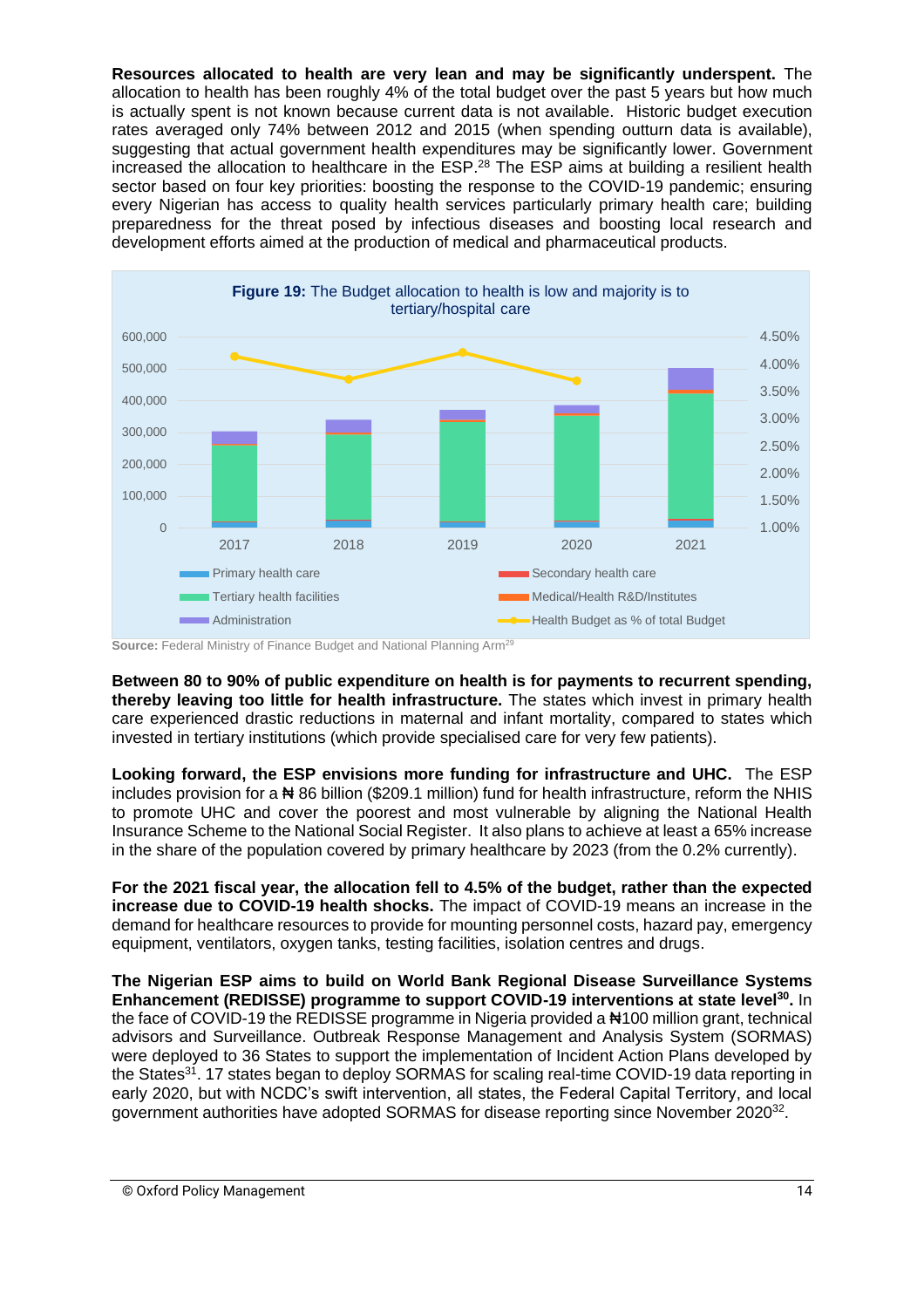# **V. Institutional update**

**The 2021 and 2022 budget process maintained the new January–December cycle**. The 2022 Appropriation Bill was passed by parliament in December 2021 and assented to by the President in the same month, ahead of commencement of the new fiscal year in January 2022.

**Figure 20:** Nigeria's budget process, 2021 and 2022



**Source:** Budget Office

**The government is in the process of finalizing a new Medium Term National Development Plan (MTNDP) 2021-2025 to guide its economic response and recovery efforts:** The MTNDP was released in November 2021, and has the ambitious objective to lift 25 million or more Nigerians out of poverty.<sup>33</sup> It further aims to ensure an average GDP growth of 3.8% that would be achieved through nine priority areas including: agriculture, energy, transport and infrastructure, security, entrepreneurship and industrialization, education/healthcare/productivity, social inclusion, national cohesion, and sustainability.

**Extrabudgetary entities and funding are becoming common, but there is limited oversight and transparency built around them.** The Central Bank's non-conventional monetary policy has expanded significantly in recent years providing budget support to key sectors of the economy. The Central Bank of Nigeria provides loans to companies in the agriculture, non-oil exports and healthcare sectors. In addition, the Nigerian National Petroleum Corporation (NNPC) directly funds the petroleum subsidy through its under-recovery process. Extrabudgetary items are not subjected to parliamentary oversight and have limited transparency guidelines in place. In more than four decades, NNPC only made public its audited account in 2019 and 2020. The use of off-budget financing reduces Parliament's ability to regulate these activities and could result in higher levels of inflation.

**Key developments with the new Petroleum Industry Act (PIA) and ongoing judicial review of VAT have the potential to change the long stagnant fiscal structure in Nigeria**. After more than two decades, President Buhari assented to the Petroleum Industry Bill in 2021 setting up a new fiscal regime for the oil sector. In addition to the 13% derivation allocation which is retained, the oil producing states could benefit further from the 3% of oil company's operating expenses to be disbursed for host community development. A 2021 court ruling (FIRS vs Rivers State), if sustained, will also influence the existing fiscal allocation structure with states tax jurisdiction extended to include VAT collection. While these developments will affect the size and structure of the revenue allocation to different tiers, the actual direction is still unclear. However, oil producing, and high revenue generating states are in a much better position due to the various fiscal changes.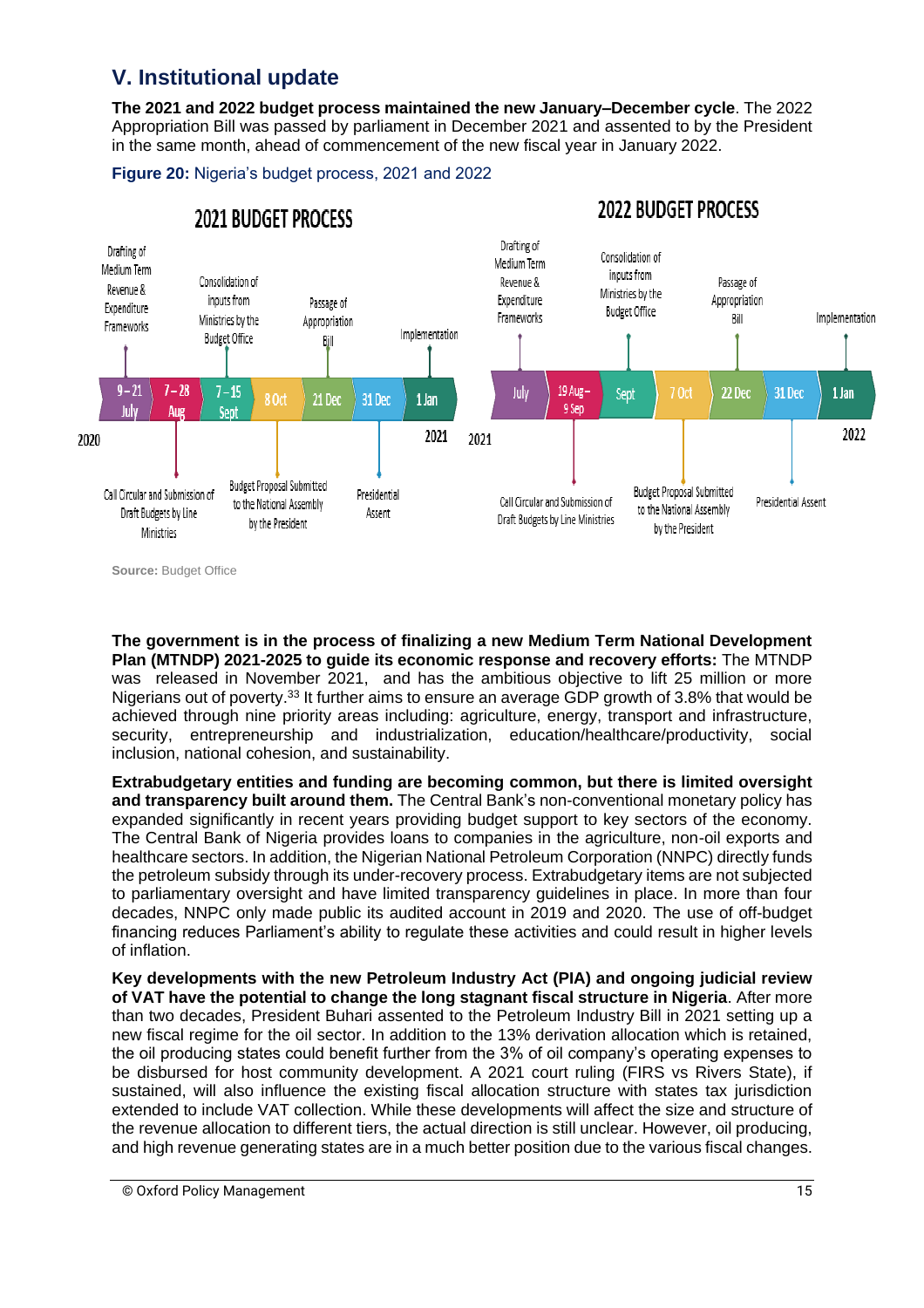**The Budgeting process remains opaque**. While the Open Budget Index (OBI) has not been updated since the last round in 2019 where Nigeria scored 21 out of 100 and ranked in the bottom 20 percentile, the performance on key metrics on the OBI has not changed significantly to suggest greater transparency. The key weakness in terms of timeliness of audited budget to ensure effectiveness and compliance with appropriation has not improved over the years. The audited budget for 2019 was submitted to the National Assembly in 2021 and is not yet publicly available.

# **Conclusion**

Prior to the COVID-19 pandemic, Nigeria had a period of weak growth, partly because global oil prices were low. GDP growth averaged only 1.2% between 2015 and 2020. GDP per capita declined in each year after 2016. During the pandemic, GDP was forecast to decline by 3.2% in 2020, but the actual result was a smaller decline of only 1.8%. Despite this, the GDP is still below the pre-crisis trend and is not expected to reach the previous growth trend level before 2023.

Nigeria's long-term fiscal position is tenuous because non-oil revenue is so small and oil revenue, which makes up most of the resources available, is so volatile. In the pre-crisis period, Nigeria was collecting about 8% of GDP as revenue. Following the pandemic, this has fallen closer to 7%. Expenditure was consistently above 12% of GDP and has recovered to this level, even after decline during 2020. The result is a wide deficit. Pre-pandemic forecasts were that the deficit would narrow slightly but newer projections are that the deficit will in fact increase. If this situation persists, at some stage the government will need to take strong positive action to reduce the deficit.

Despite this, debt levels are fairly low but increasing gradually. The pandemic has made very little impact on debt projections. While an ever-increasing debt trajectory is slightly worrying, debts levels are fairly low and half of debt is owed to multilateral institutions.

The key determinant of the future path of Nigeria's debt is the oil price. If the high prices seen in 2021 persist, then debt will not be a concern. This indeed, is the finding of the IMF's Debt Sustainability Analysis. Lower oil prices will expose the vulnerability of a weak non-oil sector and low non-oil revenue.

Low levels of revenue hamper government's ability to provide public services on an adequate scale to its citizens. This is particularly apparent in the health sector where government devotes few resources and is not always able to spend them effectively. This results in individuals having to pay for healthcare out of pocket. The result is that health care provision is poor, and citizens are at risk of falling into poverty, or further into poverty, because of the costs of paying for care.

Nigeria's fiscal institutions are weak. Audited expenditure information is produced late in the process, hamstringing parliament's oversight. The use of institutions outside the budget, such as the Central Bank of Nigeria and the Nigerian National Petroleum Corporation to finance spending could further weaken controls.

The main issue for Nigeria is to develop the capacity to collect more non-oil revenue. Thus, collection rates need to be monitored. In the short- to medium- term, fiscal outcomes will be determined more by international oil prices than by any domestic developments. As part of the ESP, government has decided to shift the focus of healthcare provision towards primary care. It will be important to monitor whether government's health allocations are used to construct primary healthcare clinics or to pay for recurrent costs.